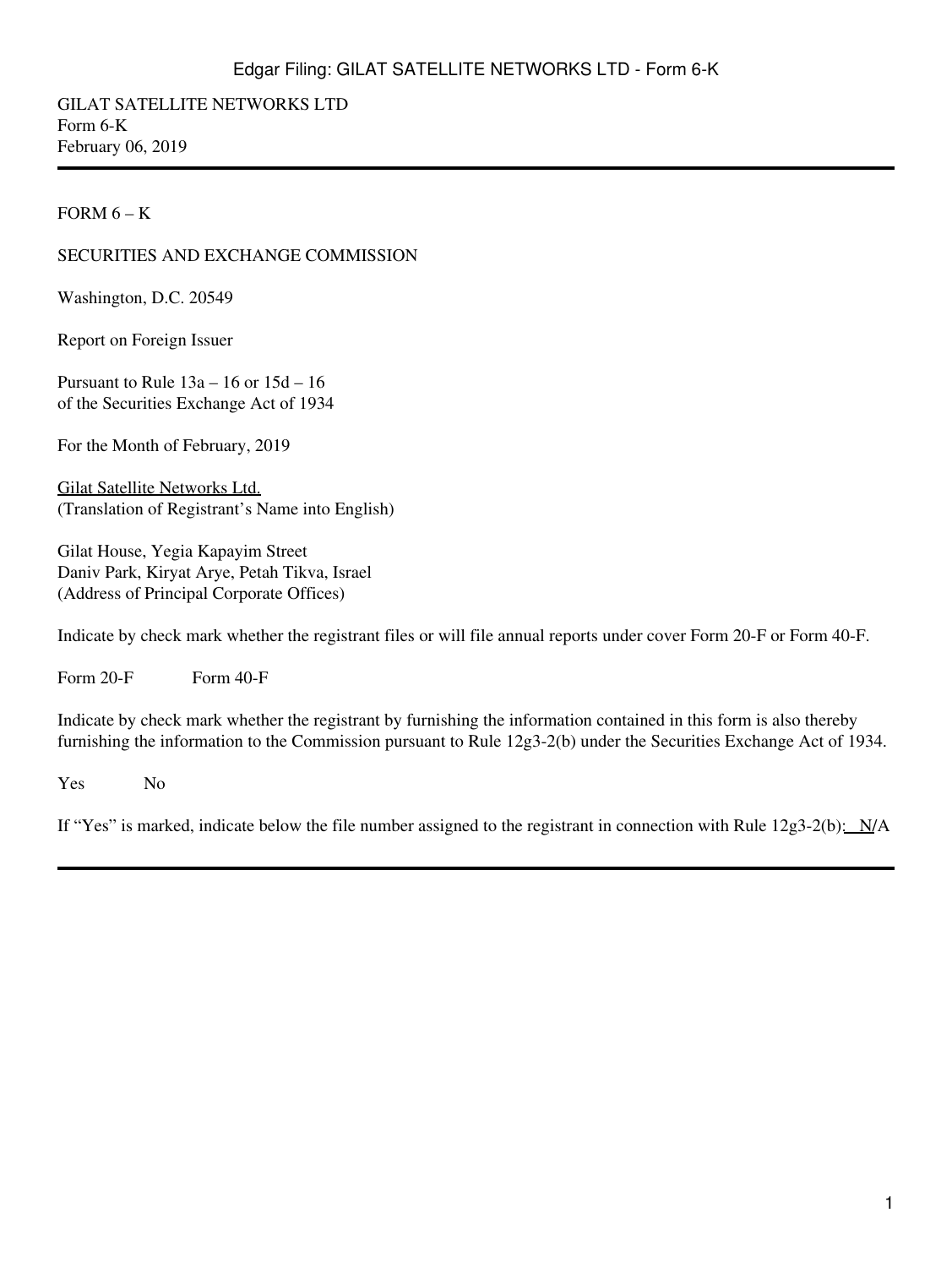Attached hereto is Registrant's press release dated February 06, 2019, announcing that Gilat demonstrates exceptional maritime connectivity over Telesat's phase 1 LEO Satellite.

Signature

Pursuant to the requirements of the Securities Exchange Act of 1934, the Registrant has duly caused this Report to be signed on its behalf by the undersigned, thereunto duly authorized.

> Gilat Satellite Networks Ltd. (Registrant)

Dated February 06, 2019 By: /s/ Yael Shofar Yael Shofar General Counsel

Page 2 of 4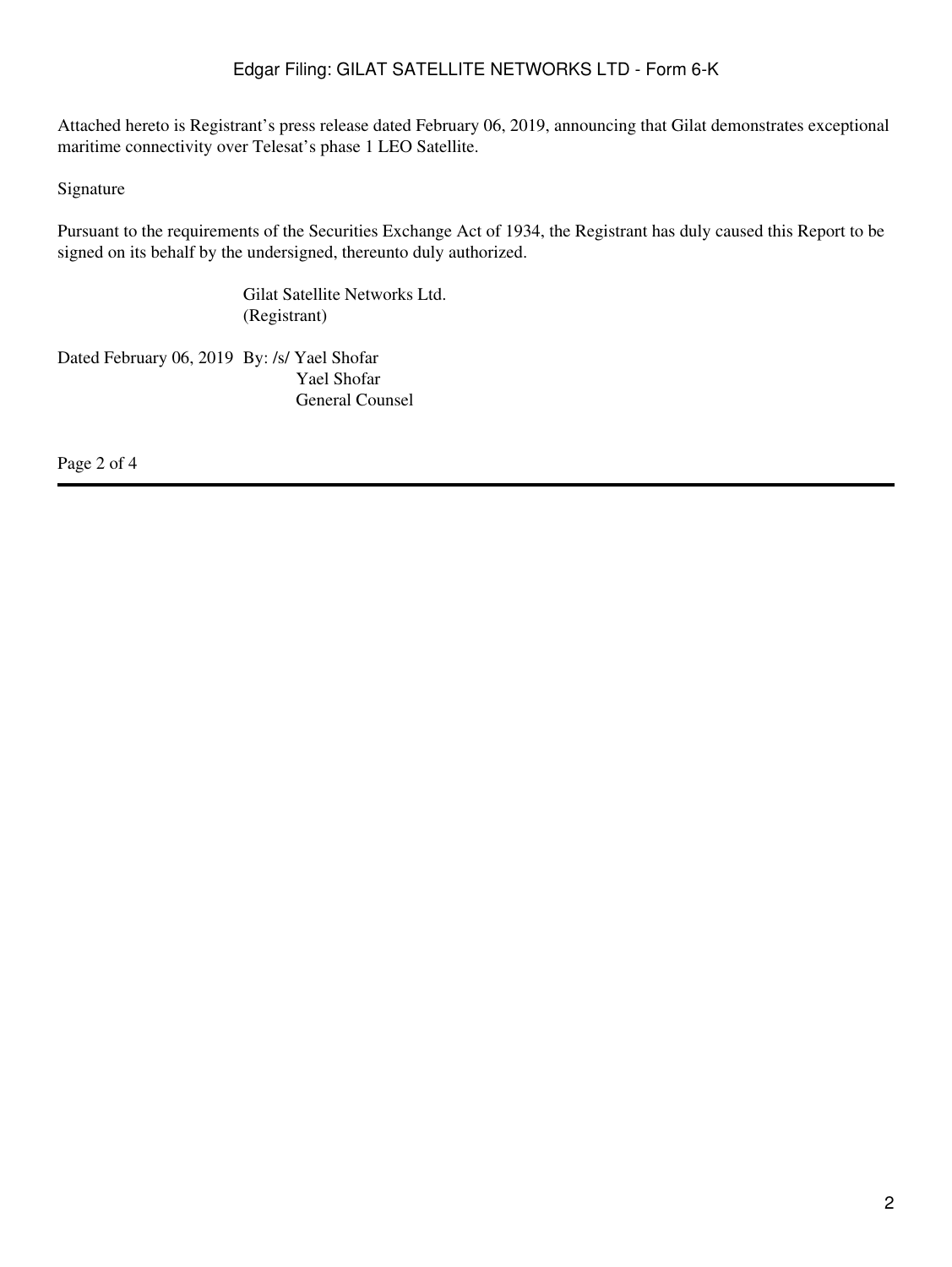Gilat Demonstrates Exceptional Maritime Connectivity over Telesat's Phase 1 LEO Satellite

Successful test with tier-1 maritime service provider demonstrates industry-first milestone for maritime applications requiring global coverage, exceptionally low latency and high bit-rate

Petah Tikva, Israel, February 6, 2019 -- Gilat Satellite Networks Ltd. (NASDAQ, TASE: GILT), a worldwide leader in satellite networking technology, solutions and services, announced today the completion of a successful test with a tier-1 maritime service provider for maritime communication over Telesat's low earth orbit Phase 1 LEO satellite. This industry-first milestone exemplified exceptionally low latency and high bit-rate essential for multiple maritime applications.

The remarkable performance with latency as low as 16 msec was achieved in the tier-1 maritime service provider's teleport in Northern Europe. The test was performed with Gilat's LEO modem and a one-meter small maritime Ka-band antenna, demonstrating direct real-time communication. Outstanding performance was achieved in testing video conferencing, over-the-top (OTT) video such as YouTube and massive data communication on a symmetric link.

"Telesat is pleased to be collaborating with innovative companies such as Gilat that recognize the potential of Telesat's LEO system to transform the maritime broadband communication experience, delivering very high bit-rate services for large leisure vessels and supporting applications with critical latency requirements," said Michel Forest, Director of Engineering, Telesat. "This demonstration confirms that Telesat's state-of-the-art LEO architecture delivers on tier-1 maritime service provider's requirements and opens the door for latency sensitive and high bit rate applications."

"Gilat is proud to demonstrate outstanding results for next generation maritime communication over Telesat's phase 1 LEO Satellite," said Amir Yafe, Head of Global Accounts at Gilat. "This maritime test further strengthens Gilat's strategic partnership with Telesat and follows the recent collaboration on the industry's first inflight communication over LEO satellite."

#### About Gilat

Gilat Satellite Networks Ltd. (NASDAQ: GILT, TASE: GILT) is a leading global provider of satellite-based broadband communications. With 30 years of experience, we design and manufacture cutting-edge ground segment equipment, and provide comprehensive solutions and end-to-end services, powered by our innovative technology. Delivering high value competitive solutions, our portfolio comprises of a cloud based VSAT network platform, high-speed modems, high performance on-the-move antennas and high efficiency, high power Solid State Amplifiers (SSPA) and Block Upconverters (BUC).

Page 3 of 4